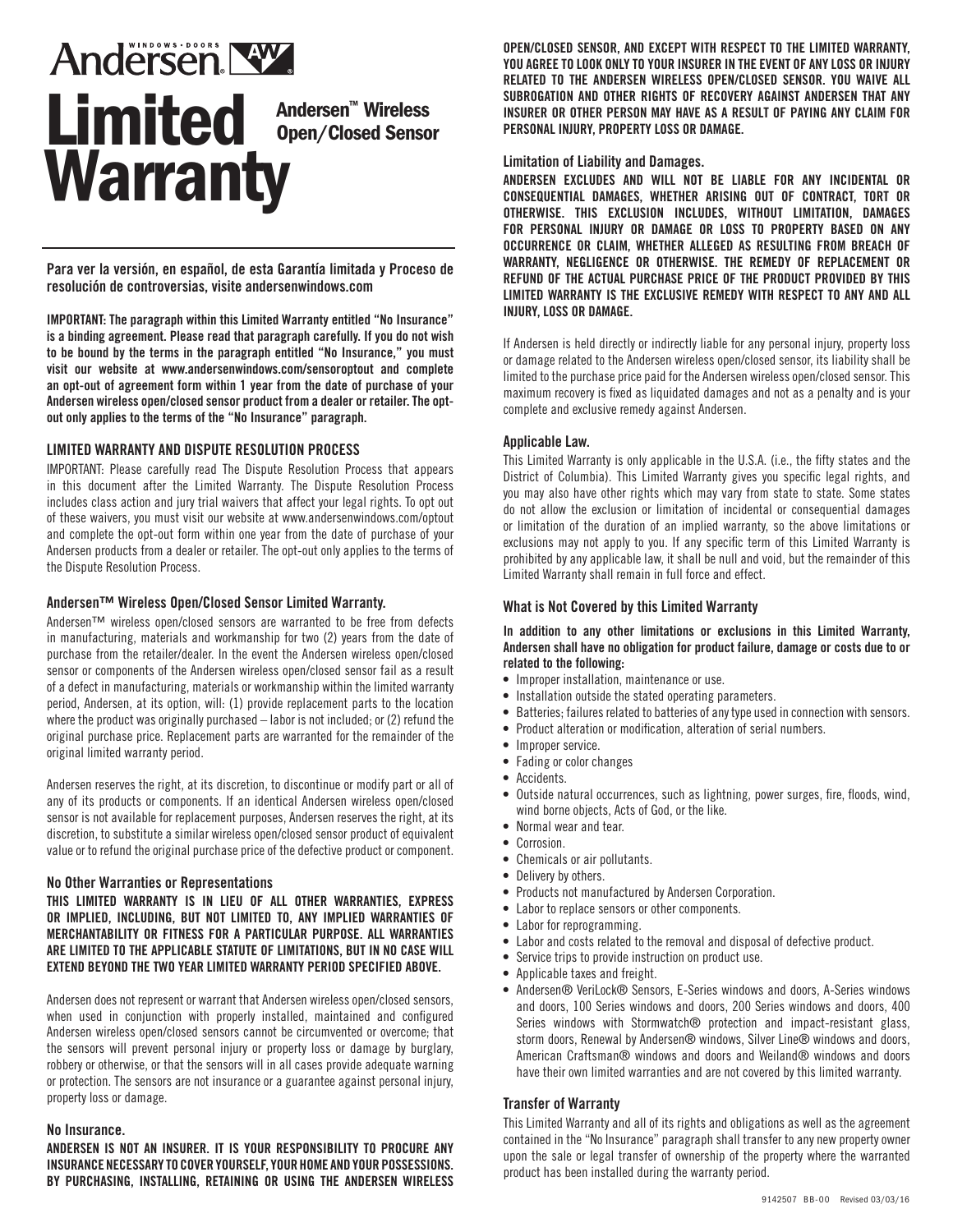#### **Warranty Claim Procedure**

To make a claim under this Limited Warranty, contact the Andersen retailer/dealer who sold you your Andersen product. Or, you may contact us at:

Andersen Windows, Inc./Andersen Service Center 100 Fourth Avenue North Bayport, MN 55003-1096

You may also contact us using the Parts & Service section of our web site at www. andersenwindows.com or reach us by phone at 1-888-888-7020.

Andersen must receive each claim within the two-year Limited Warranty period and no later than 120 days after the date the basis for the claim was first discovered or could reasonably have been discovered.

#### **You can help us serve you faster by providing the following:**

- A description of the product.
- Documentation of purchase date, if available.
- Your name, address (with zip code) where the product is installed and telephone numbers.

#### **Non-Warranty Repair/Replacement**

You will be responsible for all costs related to any replacement of products that are not covered by this Limited Warranty or which are outside of the applicable limited warranty period. When warranty coverage is unclear, Andersen may charge an inspection fee for any on-site product inspection. If the inspector determines the Andersen product has a defect covered by this Limited Warranty, the inspection fee will be waived.

For specific warranty information outside the United States, please contact your local distributor or write to:

Andersen Windows, Inc./International Division 100 Fourth Avenue North Bayport, MN 55003-1096 USA

#### **DISPUTE RESOLUTION PROCESS**

#### **General**

If you are dissatisfied with the remedy provided to you under the Limited Warranty set forth above or have any other claim against Andersen related to your Andersen® products, you and Andersen agree to resolve the claim using the following process ("Dispute Resolution Process"). This Dispute Resolution Process will apply to claims of any nature relating to your Andersen product ("Dispute(s)"). Disputes include, but are not limited to, claims for breach of contract or breach of warranty, claims for violation of state or federal laws or regulations, claims based in tort, negligence or product liability, claims based in fraud or fraud in the inducement, marketing or advertising claims and claims related to the enforceability or effect of any term of the Limited Warranty or the Dispute Resolution Process, including, but not limited to, the waivers of class action and jury trials.

#### **Notice Required**

To assert a Dispute, you must first provide Andersen with written notice. A Notice of Dispute form is available for your use on Andersen's website at www. andersenwindows.com/noticeofdispute.

#### **Andersen Response**

Andersen will have 60 days from receipt of your Notice of Dispute to respond to you in writing. In that response or at any later time, Andersen may make one or more written offers to you to resolve your Dispute.

#### **No Class Action or Jury Trials**

YOU AGREE THAT YOU MAY ASSERT DISPUTES AGAINST ANDERSEN ONLY ON AN INDIVIDUAL BASIS AND NOT AS A PLAINTIFF OR CLASS MEMBER IN ANY CLASS OR REPRESENTATIVE ACTION OR PROCEEDING. AS PART OF THIS DISPUTE RESOLUTION PROCESS, YOU AND ANDERSEN ALSO AGREE TO WAIVE ANY RIGHT TO A JURY AND AGREE TO HAVE ALL DISPUTES HEARD AND DECIDED SOLELY BY THE FEDERAL OR STATE COURT JUDGE.

#### **Opt-Out Procedure**

You may opt out of this Dispute Resolution Process by completing and submitting a written Opt-Out Notice. The Opt-Out Notice is located on Andersen's website at www.andersenwindows.com/optout. Whether or not you opt out of the Dispute Resolution Process, all terms of the Limited Warranty set forth above remain in force and effect.

#### **Applicable Law and Severability**

This Dispute Resolution Process, including, but not limited to, issues related to its enforceability and effect, will be governed by the laws of the State of Minnesota without regard to conflict of law principles. If any term of this Dispute Resolution Process is found to be invalid or unenforceable in any particular jurisdiction, that term will not apply to that issue in that jurisdiction. Instead, that term will be severed with the remaining terms continuing in full force and effect.

#### **Questions**

If you have questions about the Dispute Resolution Process or Opt-Out Procedure, contact us at 844-332-7972.

"Andersen" and all other marks where denoted are trademarks of Andersen Corporation.

©2016 Andersen Corporation. All rights reserved. Printed and effective as of February 2016.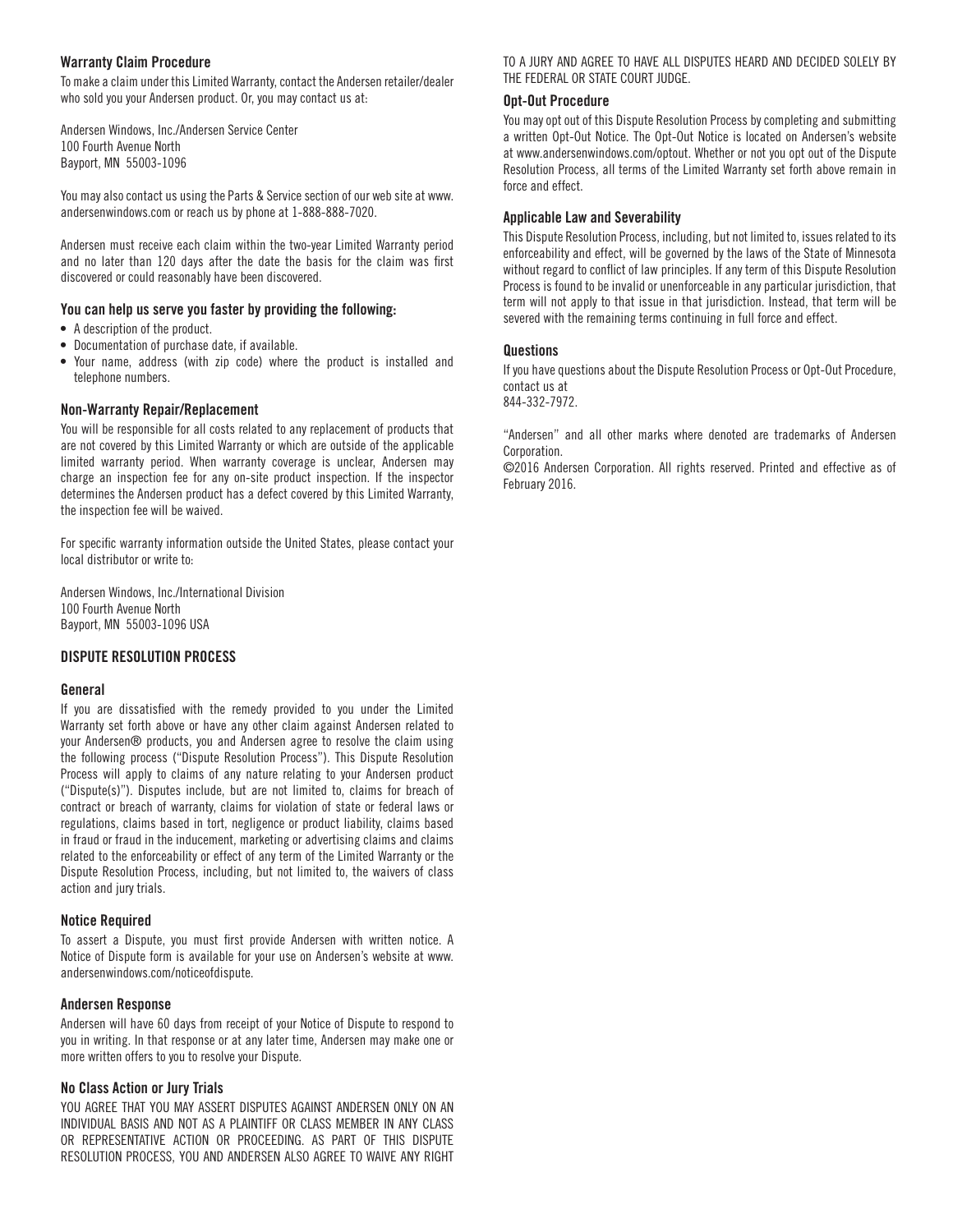# Andersen NW. Garantía Limitada

Sensor abierto/cerrado Inalámbrico de Andersen™

**For an English version of this Limited Warranty and Dispute Resolution Process, visit andersenwindows.com**

**IMPORTANTE: el párrafo incluido en la presente Garantía limitada titulada "Sin seguro" es un acuerdo vinculante. Lea atentamente ese párrafo. Si no desea estar obligado por los términos incluidos en el párrafo "Sin seguro", debe visitar nuestro sitio web en www.andersenwindows.com/sensoroptou y completar un formulario de exclusión del acuerdo dentro de 1 año a partir de la compra de su producto sensor inalámbrico abierto/cerrado Andersen a través de un vendedor o minorista. La exclusión solo se aplica a los términos del párrafo titulado "Sin seguro".**

## **GARANTÍA LIMITADA Y PROCESO DE RESOLUCIÓN DE CONTROVERSIAS**

IMPORTANTE: Lea atentamente el Proceso de resolución de controversias que aparece en el presente documento después de la Garantía limitada. El Proceso de resolución de controversias incluye renuncias a un juicio por jurado y demandas colectivas que pueden afectar sus derechos legales. Para solicitar la exclusión voluntaria de estas renuncias, debe visitar nuestro sitio web en www.andersenwindows.com/optout y completar el formulario de exclusión voluntaria dentro del año a partir de la fecha de la adquisición de los productos Andersen por medio de un distribuidor o vendedor. La exclusión voluntaria solo aplica a los términos del Proceso de resolución de controversias.

#### **Garantía limitada del sensor inalámbrico abierto/cerrado Andersen™**

Se garantiza que los sensores inalámbricos abiertos/cerrados Andersen™ no presentan defectos de fabricación, ni de materiales o mano de obra durante un período de dos (2) años a partir de la fecha de compra al distribuidor/vendedor. En el caso de que el sensor inalámbrico abierto/cerrado Andersen, o los componentes del sensor inalámbrico abierto/cerrado Andersen, falle como resultado de un defecto de fabricación, materiales o mano de obra dentro del período de la garantía limitada, Andersen bajo su criterio: (1) proporcionará el reemplazo de las piezas al lugar en donde compró el producto, sin incluir la mano de obra; o (2) reembolsará el costo original de la compra. Las piezas de reemplazo tienen garantía por el resto del período de la garantía limitada original.

Andersen se reserva el derecho, a su criterio, a discontinuar o modificar todos o parte de sus productos o componentes. Si no hay disponible un sensor inalámbrico abierto/cerrado Andersen idéntico para hacer un reemplazo, Andersen se reserva el derecho, a su criterio, de sustituirlo por un sensor inalámbrico abierto/cerrado similar y de valor equivalente, o de reembolsar el precio de compra original del producto o componente defectuoso.

#### **No ofrecemos ninguna otra garantía o representación**

**LA PRESENTE GARANTÍA LIMITADA REEMPLAZA A TODAS LAS DEMÁS GARANTÍAS, EXPRESAS O IMPLÍCITAS, INCLUIDAS, DE MANERA ENUNCIATIVA Y NO LIMITATIVA, CUALQUIER GARANTÍA IMPLÍCITA DE COMERCIABILIDAD O APTITUD PARA UN PROPÓSITO EN PARTICULAR. TODAS LAS GARANTÍAS ESTÁN LIMITADAS AL RÉGIMEN DE PRESCRIPCIÓN APLICABLE, PERO EN NINGÚN CASO SE EXTENDERÁ MÁS ALLÁ DEL PERÍODO DE LA GARANTÍA LIMITADA DE DOS AÑOS QUE SE ESPECIFICÓ MÁS ARRIBA.**

Andersen no presupone o garantiza que los sensores inalámbricos abiertos/cerrados Andersen; cuando se utilizan en conjunto debidamente instalados, mantenidos y configurados, no pueden ser eludidos o burlados; que los sensores evitarán cualquier lesión personal, pérdida o daño a la propiedad causado por un robo, asalto u otros tipos de delitos, ni que los sensores ofrecerán en todos los casos una

advertencia o protección adecuada. Los sensores no son un seguro o garantía contra daño personal, pérdida o daño de la propiedad.

#### **Sin seguro**

**ANDERSEN NO ES UNA ASEGURADORA. ES SU RESPONSABILIDAD CONTRATAR UN SEGURO NECESARIO PARA QUE USTED, SU HOGAR Y SUS BIENES ESTÉN CUBIERTOS. CON LA COMPRA, LA INSTALACIÓN O EL USO DEL SENSOR INALÁMBRICO ABIERTO/ CERRADO ANDERSEN, Y EXCEPTO EN LO QUE RESPECTA A LA GARANTÍA LIMITADA, ACEPTA ACUDIR ÚNICAMENTE A SU ASEGURADORA EN CASO DE PÉRDIDA O LESIÓN RELACIONADAS CON EL SENSOR INALÁMBRICO ABIERTO/CERRADO ANDERSEN. RENUNCIA A CUALQUIER DERECHO DE SUBROGACIÓN Y OTROS DERECHOS DE RECUPERACIÓN CONTRA ANDERSEN QUE CUALQUIER ASEGURADORA O TERCERO PUEDAN TENER COMO RESULTADO DEL PAGO DE CUALQUIER RECLAMACIÓN POR LESIÓN PERSONAL, PÉRDIDA O DAÑO A LA PROPIEDAD.**

#### **Limitación de responsabilidad y daños**

**ANDERSEN EXCLUYE Y NO SERÁ RESPONSABLE DE NINGÚN DAÑO INDIRECTO O INCIDENTAL, YA SEA QUE SE DESPRENDAN DEL CONTRATO, SEAN DE RESPONSABILIDAD EXTRACONTRACTUAL O DE ALGÚN OTRO TIPO. ESTA EXCLUSIÓN INCLUYE, ENTRE OTROS, DAÑOS POR LESIONES PERSONALES O DAÑO O PÉRDIDA DE LA PROPIEDAD, CON BASE EN CUALQUIER INCIDENTE O RECLAMACIÓN, YA SEA A CAUSA DE UN SUPUESTO INCUMPLIMIENTO DE LA GARANTÍA, UNA SUPUESTA NEGLIGENCIA O POR OTRO MOTIVO. LA SOLUCIÓN DE REEMPLAZO O REEMBOLSO DEL PRECIO REAL DE COMPRA DEL PRODUCTO QUE OFRECE ESTA GARANTÍA LIMITADA ES LA ÚNICA SOLUCIÓN CON RESPECTO A TODAS Y CADA UNA DE LAS LESIONES, DAÑOS O PÉRDIDAS.**

Si Andersen es responsabilizada, ya sea directa o indirectamente, por cualquier lesión personal, pérdida o daño a la propiedad relacionados con el sensor inalámbrico abierto/cerrado Andersen, su máxima responsabilidad no superará el precio de compra del sensor inalámbrico abierto/cerrado Andersen. Esta recuperación máxima será fijada como liquidación de daños y perjuicios y no como sanción, y será la única y total solución en perjuicio de Andersen.

#### **Ley aplicable**

Esta Garantía limitada solo es válida para los Estados Unidos (para los cincuenta estados y el Distrito de Columbia). Esta Garantía limitada le confiere derechos legales específicos, y usted puede también disponer de otros derechos que varían según cada estado. Algunos estados no permiten la exclusión ni la limitación de los daños incidentales o indirectos, ni la limitación de la duración de una garantía implícita, de manera que las limitaciones o exclusiones anteriores pueden no aplicarse en su caso. Si cualquier término específico de esta Garantía limitada está prohibido por alguna ley aplicable, este será anulado, pero el resto de esta Garantía limitada seguirá vigente.

## **Lo que esta garantía limitada no cubre**

**Además de cualquier otra limitación o exclusión en la presente Garantía limitada, Andersen no tendrá una obligación en caso de falla del producto, daño o costos debidos a las siguientes situaciones o relacionados con ellas:**

- Instalación, mantenimiento o uso inapropiados.
- Instalación fuera de los parámetros operativos establecidos.
- Baterías; fallas relacionadas con las baterías de cualquier tipo utilizadas en conexión con los sensores.
- Cambios o modificaciones en los productos, alteración de los números de serie.
- Servicio inapropiado.
- Decoloración o cambio de color.
- Accidentes.
- Acontecimientos naturales externos, como relámpagos, cortes de energía eléctrica, incendios, inundaciones, viento, objetos movidos por el viento, fuerza mayor o situaciones similares.
- Uso y desgaste normal.
- Corrosión.
- Químicos o contaminantes aéreos.
- Entrega a cargo de terceros.
- Productos no fabricados por Andersen Corporation.
- Mano de obra de reemplazo de sensores u otros componentes.
- Mano de obra de reprogramación.
- Mano de obra y costos relacionados con la extracción y eliminación de un producto defectuoso.